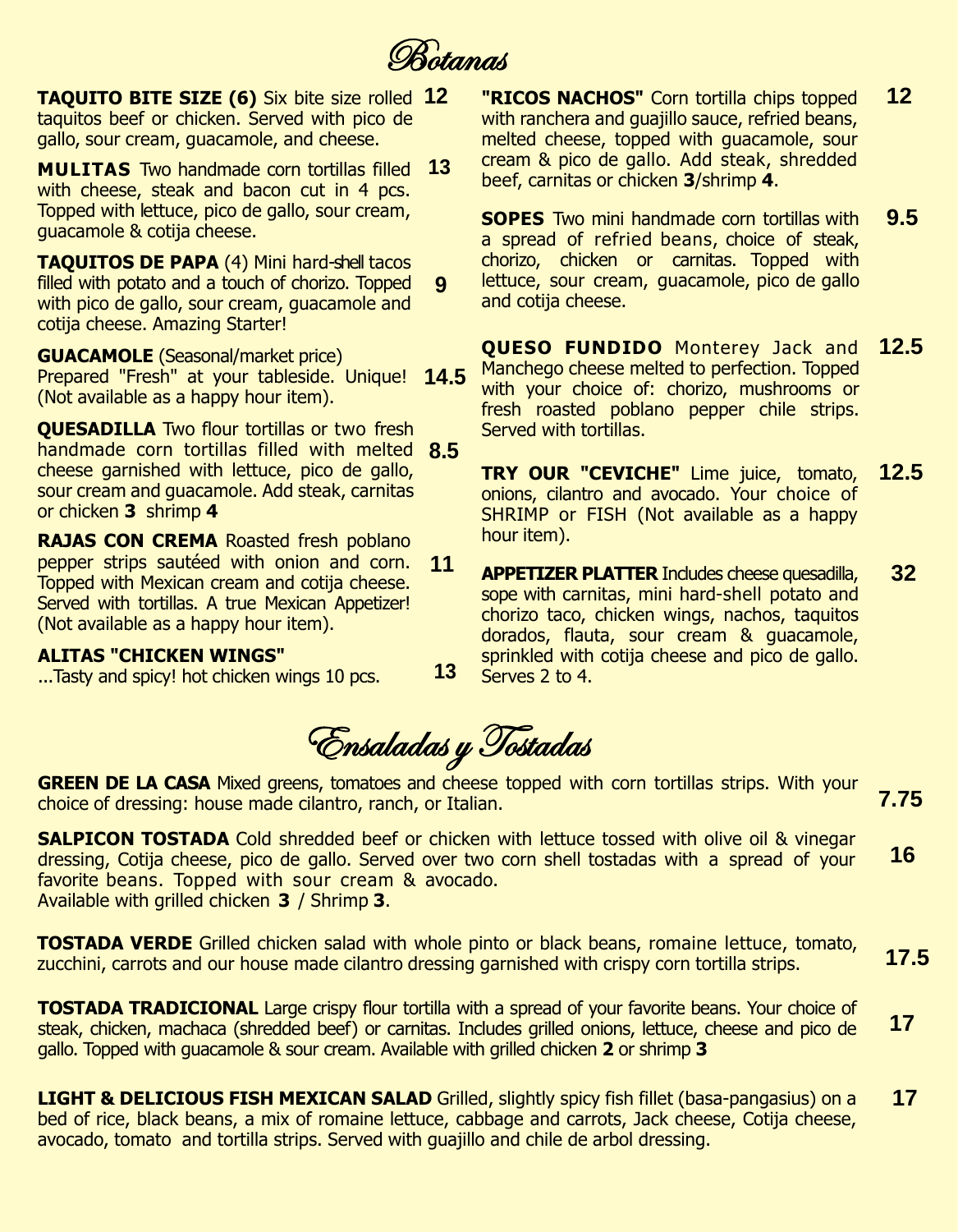Sopas / Soups

**CONSOME DE POLLO** Prepared the Mexican way! Daily prepared fresh chicken broth, with rice, shredded chicken, fresh avocado. Topped w/fresh cilantro.

**MAKE IT LIMA STYLE** With cubed panela cheese, garbanzo beans. Topped with a slice of lime and crispy corn tortilla strips.

**SOPA DE ALBONDIGAS** Sol y Luna's delicious fresh homemade meatball soup with vegetables.

**9.5**

**9.5**

**Add 2**

Molcajete Sol y Luna

**ESPECIALIDAD DE LA CASA** House specialty. We make the best! An array of grilled strips of steak, chicken, fresh cactus leaf, Panela cheese, grilled shrimp, green onions and yellow chili peppers. Served on a hot Molcajete with our special guajillo red sauce. Accompanied with rice and your choice of refried, pinto or black beans and handmade corn tortillas. **FOR TWO 40 FORTHREE57**

Platos Fuertes

All dinner plates include rice and beans garnished with guacamole. Accompanied with your choice of flour or handmade corn tortillas.

**PLATO DE CHILE COLORADO** Cubed choice top sirloin simmered in our delicious guajillo sauce. Garnished with panela cheese.

**PLATO DE CHILE VERDE** Tender cubed **19** lean pork meat simmered in a succulent tomatillo sauce. A tradition in Mexico and we make the best! Garnished with panela cheese.

**MACHACA PLATE** Shredded beef simmered to perfection with onions, tomato, and bell peppers. Garnished with panela cheese.

**TAMPIQUEÑA PLATE** An 8 oz. skirt steak (Entraña) served with a mole sauce panela cheese enchilada garnished with grilled onions, roasted poblano chile strips and corn.

**CARNE ASADA PLATE** 10 oz. thin sliced beef steak. Garnished with Ortega chile on top.

**PLATO DE CARNITAS** Tender pieces of **18.5** Delicious fried pork grilled with pico de gallo.

**PECHUGA PLATE** Chicken breast sautéed **18.5** with onions, rajas, in our tomatillo sauce.

**19 MILANESA PLATE** Thin sliced breaded beef **20.5** steak or breaded boneless chicken breast. Served with platanitos fritos.

- **ARROZ CON POLLO PLATE** Shredded **18.5** chicken breast served on a bed of rice. Topped with our delicious ranchera sauce, melted cheese, poblano chile strips and corn.
- **18.5 MOLE POBLANO 22** A traditional mole sauce dish consisting of a blend of dried, slowly roasted chiles, spices, almonds, and Mexican chocolate... **<sup>25</sup>** Muy Bueno! Your choice of leg quarter or Boneless chicken breast.

Grilled Chicken **3**

**CHILE RELLENO** Fresh roasted **18 23** poblano chile (occasionally hot) with Panela cheese and topped with salsa de rajas (poblano chile strips) sour cream and melted cheese.

> **ENCEBOLLADO PLATE** Diced steak, grilled with onions and mushrooms.  **21**

Seafood

**17**

All plates served with a choice of two of the following: Rice, beans, julienne style cut vegetables sautéed over fresh garlic butter.

**COCTEL DE CAMARON** Our refreshing homemade broth with shrimp, pico de gallo, cucumbers, and avocado.

**PESCADO A LA PARRILLA** freshwater trout. Garnished with lettuce, tomato, onions & cucumbers. **22.5**

**CAMARONES A LA PLANCHA** Five large **24.5** shrimp, butterflied and nicely seasoned with garlic butter and spices.

**CAMARONES A LA DIABLA** Shrimp simmered **24.5**in our tasty very spicy hot sauce and cheese. Like it "Hot"? This is the one!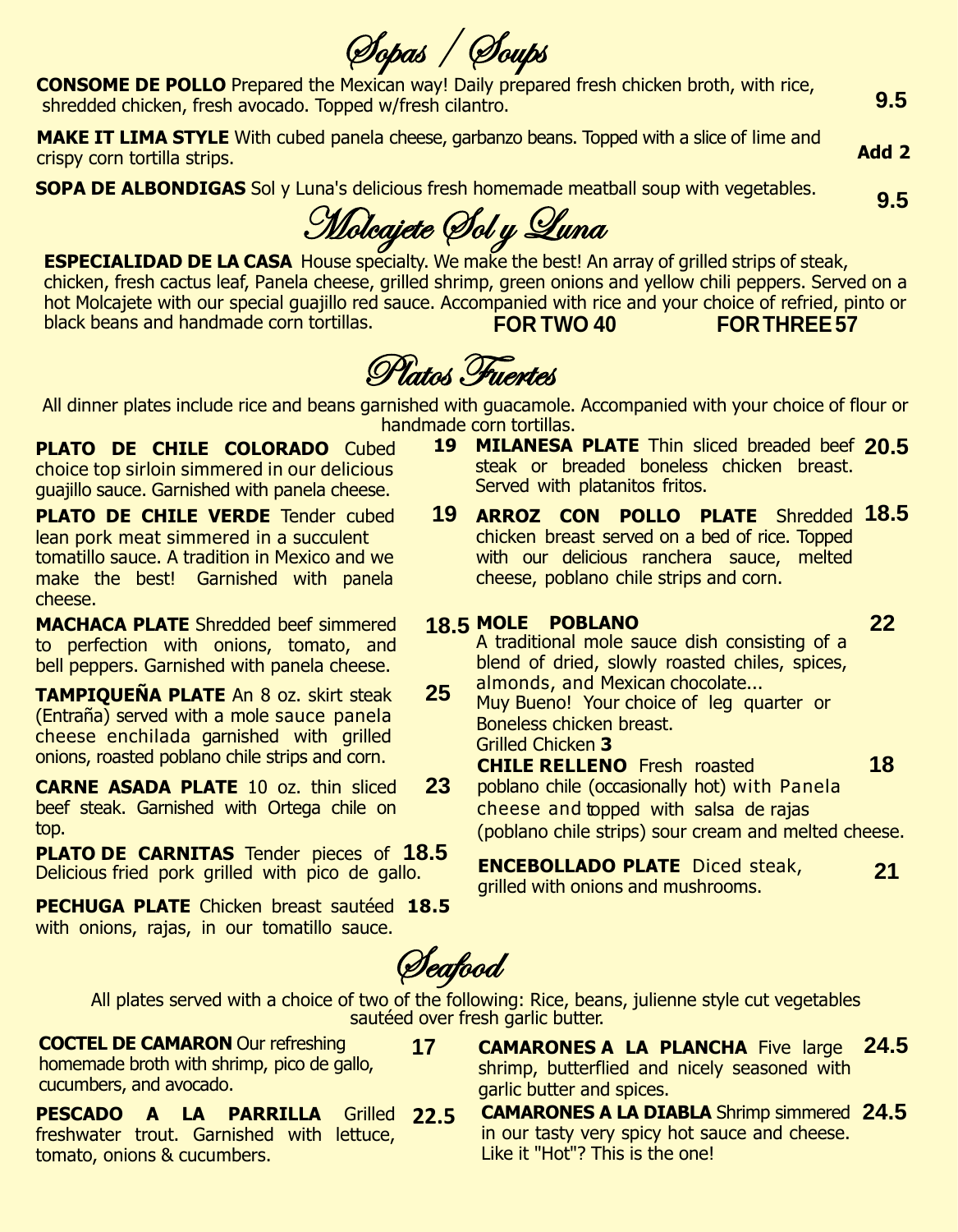Platos Populares

# **CHOICE OF ANY TWO ITEMS** All served with rice and beans. **18**

**TACO** A soft handmade corn tortilla taco filled with steak, chicken, carnitas or \*fish, served with lettuce, cheese and pico de gallo. Shrimp taco **2** extra. \*Fish taco with cabbage and guajillo sauce.

**ENCHILADA** Corn tortilla with your choice of cheese, beef or chicken covered with ranchera sauce and melted cheese. Available with Mole sauce. Garnished with guacamole and sour cream. Shrimp enchilada **2** extra.

**TAMAL** "We make our own tamales" filled with beef or chicken, topped with rajas sauce, and melted cheese, garnished with sour cream and pico de gallo.

**CRISPY TACO** A house made corn tortilla taco shell filled with shredded beef, potato or chicken, lettuce, red sauce, Jack and Cotija cheese, sour cream and pico de gallo.

Burritos

A large flour tortilla filled with your choice of meat and beans. Make it a plate (Rice & Beans) add **4**

- **BURRITO DE CARNE ASADA** Chopped grilled steak, pico de gallo, beans, avocado and cheese. Topped with ranchera sauce and melted cheese **15.5**
- **BURRITO DE CARNITAS** Tender pieces of fried pork, pico de gallo, beans, avocado and cheese. Topped with green tomatillo sauce and melted jack cheese. **14**
- **BURRITO DE CAMARON** Grilled shrimp, pico de gallo, beans, avocado and cheese. Topped with ranchera sauce and melted cheese. **15**
- **BURRITO DE MACHACA** (Shredded beef) Simmered with onion, tomato and bell pepper, with beans and cheese. Topped with quajillo sauce and melted cheese. **14.5**
- **BURRITO DE POLLO** All white shredded chicken meat, beans and cheese. Topped with ranchera sauce and melted cheese. **14.5 14.5**

### **BURRITO DE POLLO ASADO** Grilled chicken breast with pico de gallo, beans, avocado and cheese. Topped with

ranchera sauce and melted cheese.

- **BURRITO BEAN AND CHEESE** Choice of beans with cheese topped with ranchera sauce and melted cheese. **9.5**
- chile colorado sauce, beans and cheese. Topped with chile guajillo sauce and melted cheese. **BURRITO DE CHILE VERDE** Tender pieces

of pork cooked in our delicious green tomatillo sauce, cheese and beans. Topped with tomatillo sauce and melted cheese.

**BURRITO VEGGIE** (meatless) Whole pot beans, avocado, pico de gallo, cheese and sautéed fresh vegetables. (Zucchini, yellow squash, carrots, green beans). Topped with ranchera sauce and melted cheese. **12**

Rolled Specialties

**FLAUTA PLATE** Flour tortilla stuffed with chicken or beef rolled and deep fried. Topped with sour cream, guacamole, pico de gallo and cheese. Served with rice and beans. **16.5**

**TAQUITO PLATE** Six bite size rolled taquitos filled with beef or chicken. Topped with sour cream, **16.5** guacamole, pico de gallo and cheese. Served with rice and beans.

**BURRITO DE POLLO CON RAJAS** Shredded chicken breast grilled with onions and Poblano chile strips with beans, cheese and avocado. Topped with our red salsa de rajas and melted Jack cheese. Occasionally spicy hot!.

#### **BURRITO DE CHILE RELLENO 15.5**

A whole chile relleno with beans and avocado. Topped with salsa de rajas and melted cheese. Occasionally spicy hot!

# **BURRITO DE CHILE COLORADO** Diced top sirloin steak cooked in our wonderful

 **14.5**

 **14.5**

**15**